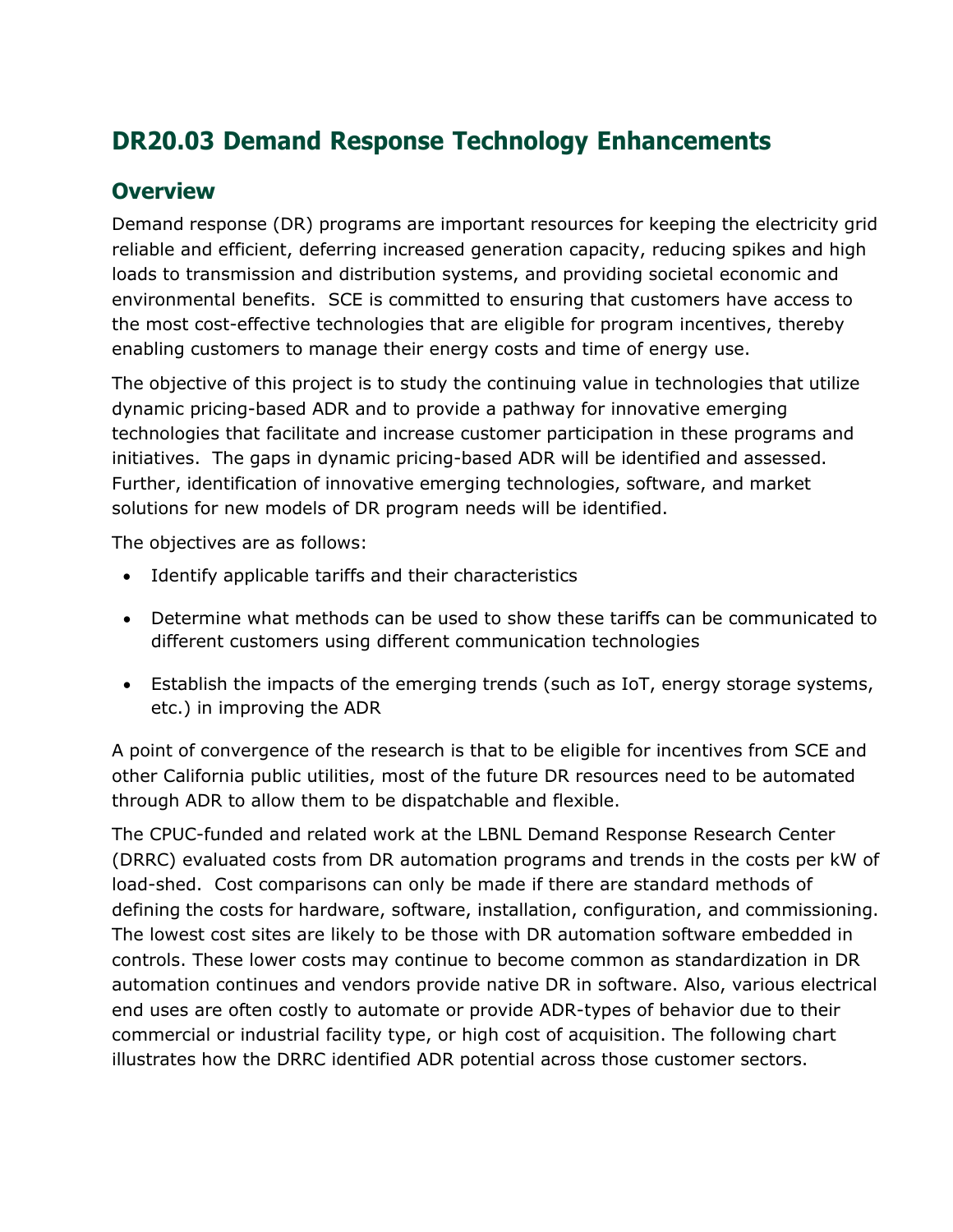

#### **Available DR Potential by End Use Technology**

The DRRC's study also illustrated how market transformation has a synergistic impact with market barriers and a similar perspective should be explored for aggressively promoting a long-term commitment to DR in California. This may include new approaches such as upstream DR incentives for DR automation systems such as HVAC, lighting, or pumping systems. The DR automation market will become mainstream when control systems have communication hardware and software capabilities that can receive and send DR signals with minimal or no additional first costs. A "DR transformed" controls market would enable lower cost DR with greater levels of participation.

SCE's goal for realizing California's DR potential over the next 10 years will be based on new models of DR programs that embrace the technology category contributions for end-uses that can provide "shift" and the integration of preferred resources such as distributed generation, storage, changes in codes and standards, and dynamic pricing structures. DR also has the potential to be a local resource for distribution system operations. Improving understanding of DR technical and market potential is critical as utilities explore how to overcome new challenges to integrate renewables and manage a more dynamic grid.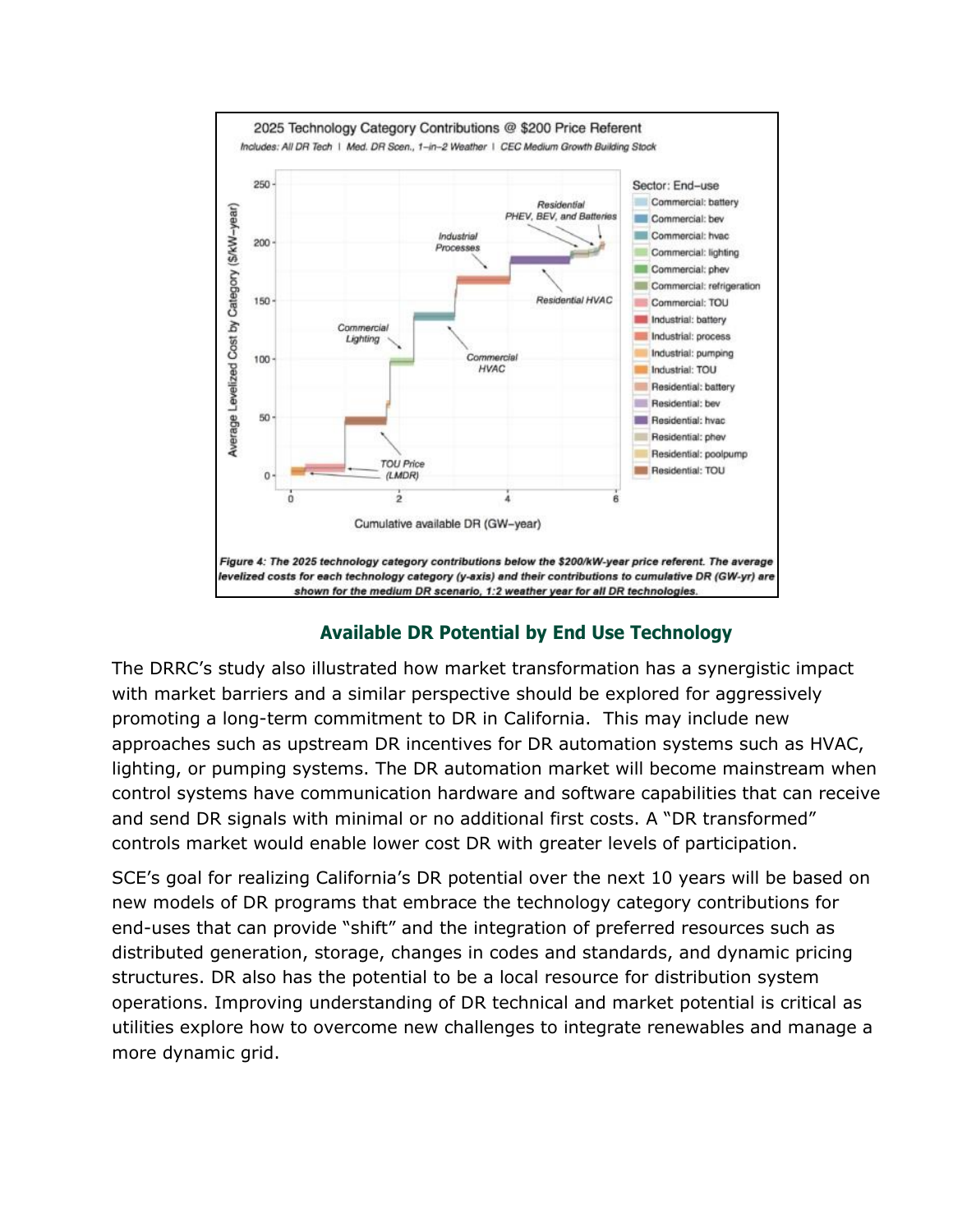This study will contribute to the understanding of strategies, software, systems, and advanced innovative enabling technologies and identify new opportunities for DR resources through emerging market engagement, increased DR customer participation, performance, and improved uptake of DR automation protocols across a broader spectrum of high-tech industries and manufacturers.

The project has a set of five objectives (Task  $1 -$  Task 5, below) that examine the technical capabilities of the portfolio of existing ADR and EM&T projects and evaluate opportunities for new pilot and program concepts. The LBNL team would then work with the SCE team to organize these ideas into a set of recommendations. These recommendations would be based on the technical needs assessment and multi-year opportunity matrix that would focus on both pre-commercial and near cost-effective solutions to enhance future SCE DR activities in the EM&T program.

# **Task 1. Assess Current and Potential Future SCE Tariffs for Data Elements**

The purpose of this task is to identify the information that needs to be communicated to customers for their end-uses to effectively respond to new models of dynamic pricing. LBNL plans to evaluate existing tariffs and consider ways that new tariffs may provide the data elements for effective OpenADR communications messaging to end-uses that can participate in new models of demand response. This analysis will include:

- Smart Energy Program tariff
- Residential and (optionally) Small Business time of Use tariff

This task will characterize tariffs in terms of the rate structure, periodicity, seasonality, potential frequency of adjustments or updates, possibilities for location-specific tariffs, and the number of customers in the various sectors and possible end-use classes at any location. Attention will be paid to details that affect the coordination of the messaging with both the need for customer action, or need for possible mitigation of renewable curtailment, and whether the rate is dependent on the direction of power flow at the meter. There will also be an assessment of the capabilities of the OpenADR messaging structure to provide effective messaging in either an embedded price structure at the customer device, or a day-ahead hourly price model that can be transmitted machine to machine.

## **Task 2. Data Models and Data Communication Architectures**

This task will identify the overall structure of relaying and communicating tariff information from SCE to individual customer end-uses via digital signals, building on the results of Task 1. The end-use loads of most interest include basic HVAC systems, water heaters, appliances, EVs, and battery storage. The opportunities for "shift" for these end-uses and in concert with the SCE dynamic rate designs will be assessed. This task will describe the existing and emerging device characteristics involved to receive and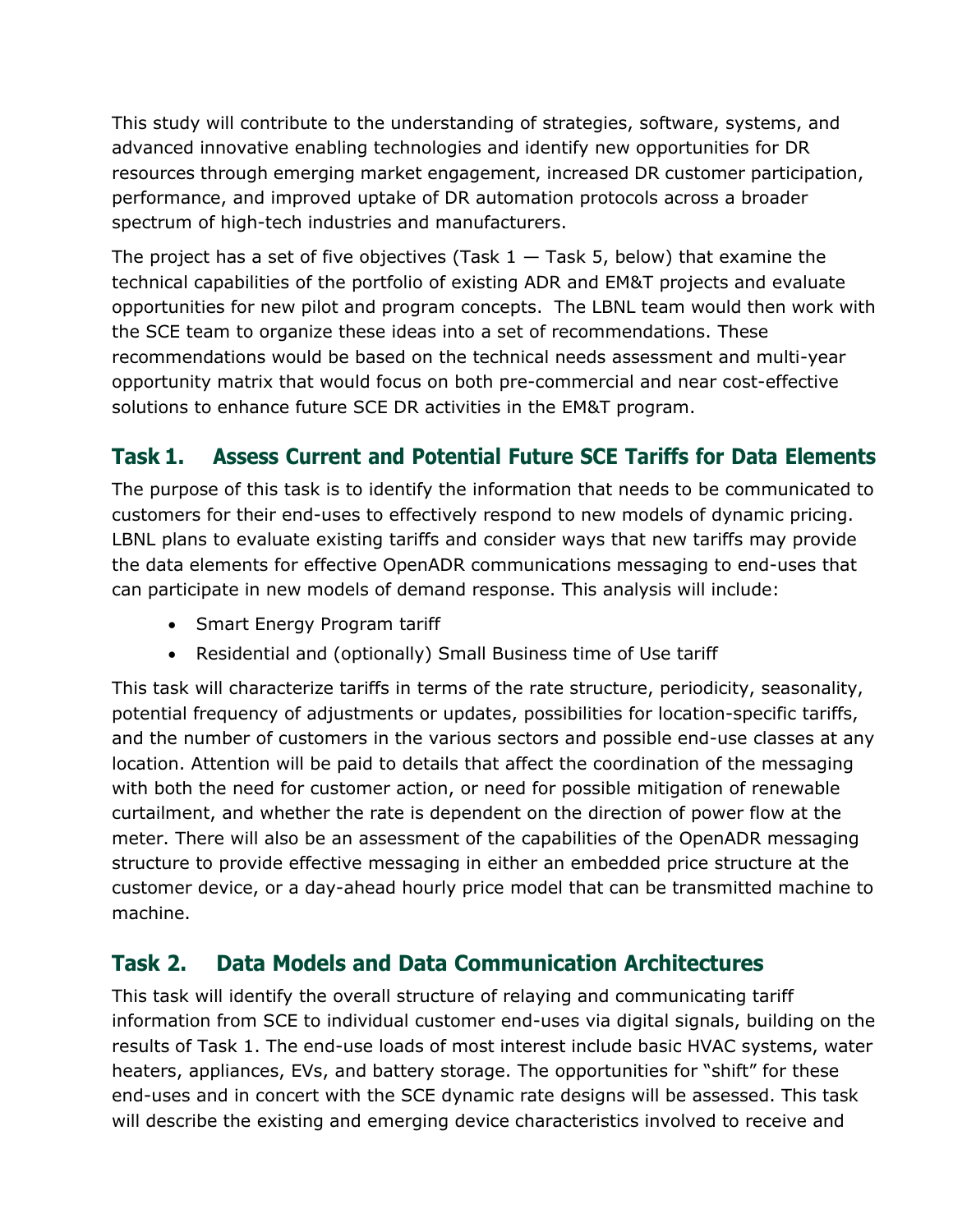respond to digital communications, such as 1-way broadcast vs. 2-way systems, whether multiple communication channels are desirable and/or other features. The work will emphasize clarity on what parts of the system are the purview of the utility vs. those that are internal to the customer site, whether provided by an aggregator or manufacturer.

A key part of this task is to address not only the ideal future state in which all end uses can receive price and tariff data directly, but also the long transition time in which legacy devices need either external hardware control, or external software that interacts with legacy device control mechanisms. Considerations for the data models will include machine-to-machine and cloud-to-machine architectures for a "whole building" or "total premise" approach. Of significant interest is the future scenario of messaging to the "premise" rather than through the end-use, with the sub-operational functions coordinated in a distributed manner through a central "hub" or "smart integrator" acting as the communication end node.

# **Task 3. Supporting Technologies and Communication Standards**

This task is to review the landscape of existing communication technologies and see how they are suitable for use in the architecture that results from Task 2. This review will cover both physical layer protocols as well as the application layer protocols that they carry. Existing technology capabilities and characteristics will be described. The review of tariff communication from the utility grid to customer sites will consider current protocols which include OpenADR 2.0 versions a and b, and will compare these with what is available in IEEE 2030.5 (SEP) using comparative studies already available through organizations such as the OpenADR Alliance. The task will also identify gaps in existing data model functionality that might require further investigation.

Other technologies that are suitable for communication within customer sites will be examined, including Zigbee, Z-wave, and Wi-Fi. Important physical layer technologies for wide-area use externally include broadband Internet, cellular radio, FM radio, and within building energy management systems include Ethernet and Wi-Fi, Bluetooth, Zigbee, Z-wave, and more. The summary report will describe which technologies can be used for core system operation. In some cases, there may be a single technology for a particular purpose.

# **Task 4. Evaluate Cost Trends, Persistence, Storage, Internet of Things (IOT), Trends, and Information Technology Opportunities**

To further examine emerging technologies for ADR and opportunities for "shift", the LBNL team will assess the emerging ADR technology trends, the opportunities for ADR in the Internet of Things, and how other information technology systems used in other markets (healthcare, financial, biotech), can help reduce the cost and improve the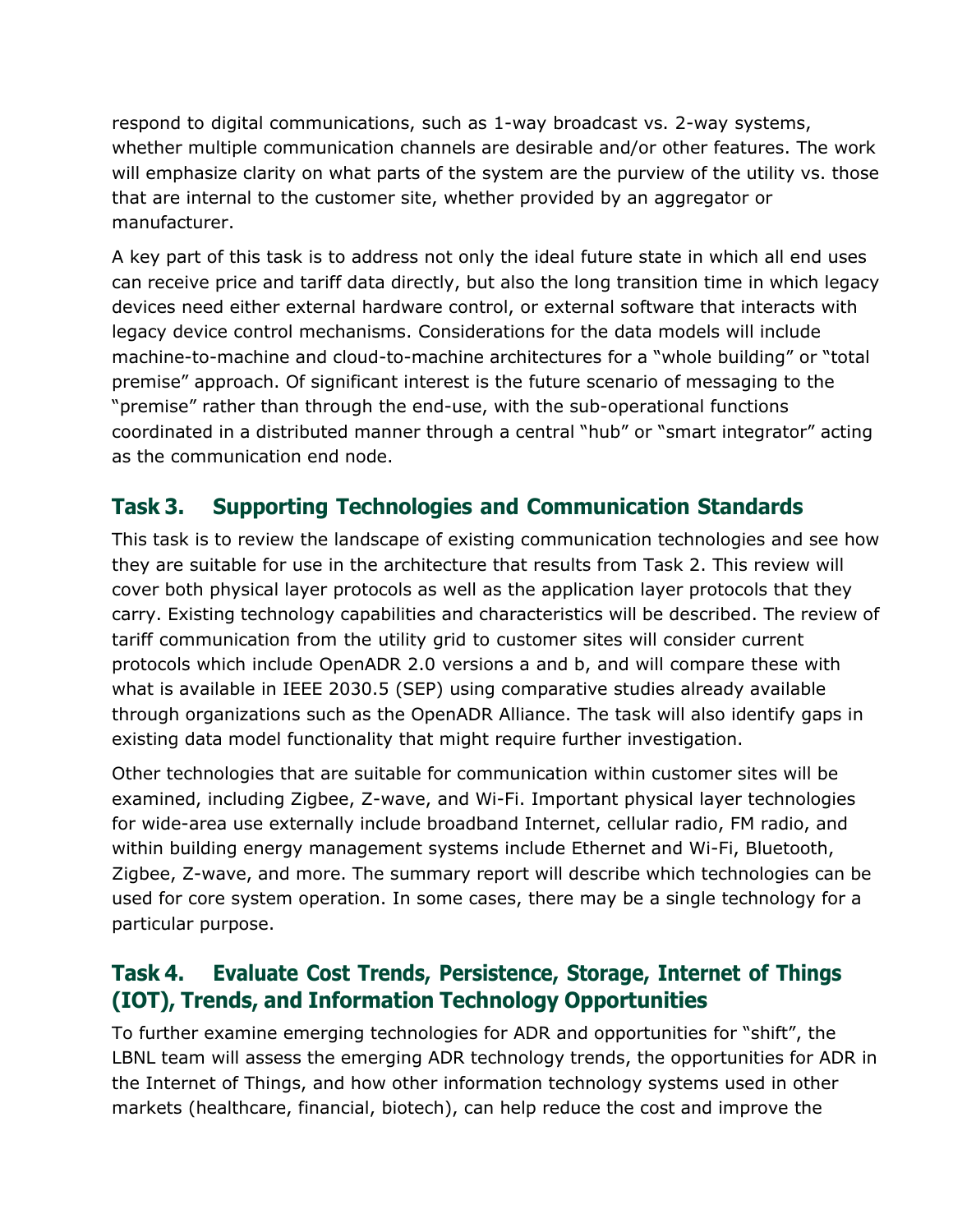performance of automated DR systems. To drive broad adoption of automated DR systems, it is important to understand the costs associated with their installation. The lowest cost sites are those with DR automation software embedded in controls. Since costs might be reduced over time by leveraging the DR automation systems with other energy efficiency investments, they will be explored as well.

This task will also include a review of OpenADR and storage system capabilities. This is a new and emerging opportunity for both "shift" resources as well as resiliency and possible arbitrage during dynamic pricing periods. This effort will emphasize the use of OpenADR with customer end-uses and will require a review of the DR signals, gateways, costs for automation, and emerging connectivity issues. The deliverable for this task will be a technical memo and a webinar with SCE staff to discuss the results.

## **Task 5. Develop Final Report and Recommendations**

LBNL will prepare a final report that summarizes the results of Tasks 1 through 4 and provide a set of short term, mid-term, and long-range strategic recommendations for SCE on future opportunities for the EM&T program. This will include short-, medium-, and long-term activities to enhance DR programs over time, with recommendations for assessments of emerging technologies. The report will include a summary of all the project's technical memorandums and a summary of each task.

The project was funded under the EM&T "Market Assessments" and "Technology Assessments" investment categories, as there are elements of both research goals in this study. The Market Assessments category is designed to create a better understanding of the emerging innovation and developments of new consumer markets for DR-enabling technologies and an awareness of consumer trends for smart devices. The Technology Assessments category assesses and reviews the performance of DRenabling technologies through lab and field tests and demonstrations designed to verify or enable DR technical capabilities.

# **Collaboration**

LBNL will be identifying new innovative technologies and software in the market. SCE's EM&T program will be utilizing LBNL to assist with market solutions for advancement of SCE's DR initiatives to its customers. The EM&T program works to enable customer participation in SCE's DR programs by providing input to the Codes and Standards (C&S) program, which draws on research into customer preferences and the market potential for DR in California's new construction markets. In addition, to further enable and expand DR in California, SCE is involved in ongoing collaboration and research with other statewide agencies and third-party stakeholders. While the EM&T program is funding the project through a contract with EPRI, SCE is also leveraging its membership in EPRI with learnings and best practices from the parallel research by other EPRI utility members as